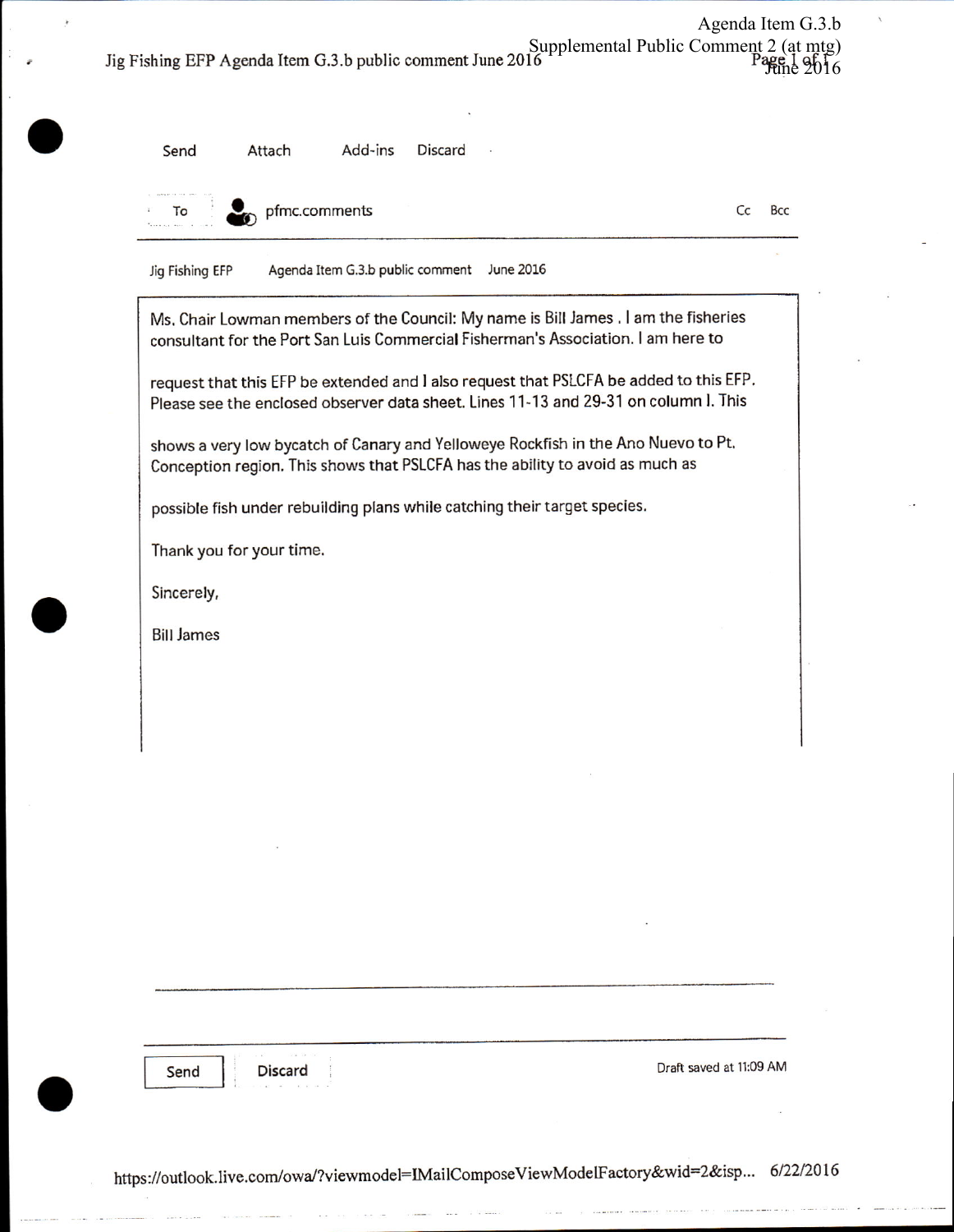|                                                                          | A                             | B                                                                                                                                                |
|--------------------------------------------------------------------------|-------------------------------|--------------------------------------------------------------------------------------------------------------------------------------------------|
|                                                                          | Field                         | <b>Description</b>                                                                                                                               |
| 2                                                                        | Years                         | Years combined as requested                                                                                                                      |
| $\overline{3}$                                                           | Area                          | Area that was requested                                                                                                                          |
|                                                                          | DepthBin.fm                   | Depth bin, in fathoms 0-10, 10-20, >20. Note that, to meet confidentiality, the 10-20 bin has been combined with the >20 bin in some areas.      |
| 5                                                                        | No.vessels*                   | Number of observed vessels                                                                                                                       |
|                                                                          | 6 No.trips                    | Number of observed trips                                                                                                                         |
|                                                                          | No.sets                       | Number of observed sets                                                                                                                          |
|                                                                          | 8 Grouping                    | Management group that the species belongs to                                                                                                     |
| 9                                                                        | <b>Species</b>                | Common name of the species                                                                                                                       |
|                                                                          | 10 ObservedDiscard.lbs        | Observed discarded weight, in pounds                                                                                                             |
| 11                                                                       | ObservedRetained.lbs          | Observed retained weight of Nearshore species, in pounds                                                                                         |
|                                                                          | 12 DiscardRatio               | Discard ratio used to expand to the unobserved portion of the fleet. Calculated as ObservedDiscard.lbs/ObservedRetained.lbs                      |
|                                                                          | 13 TotalLandings.lbs          | Total landed weight, in pounds, of Nearshore species. Obtained from fish tickets and allocated to depth using proportion of ObservedRetained.lbs |
|                                                                          | 14 GrossDiscard.lbs           | Weight of fish, in pounds, discarded without mortality rate                                                                                      |
|                                                                          | 15 MortalityRate <sup>1</sup> | Species-depth specific mortality rate                                                                                                            |
|                                                                          | 16 DiscardMortality.lbs       | Weight of fish, in pounds, discarded multiplied by the species-depth specific mortality rate                                                     |
| $17$                                                                     |                               |                                                                                                                                                  |
|                                                                          |                               |                                                                                                                                                  |
|                                                                          |                               | * Note that the number of unique vessels cannot be summed across strata because the a single vessel could fish in more than 1 stratum.           |
|                                                                          |                               | Mortality rates can be obtained from Table A-4 of the Groundfish Mortality Report:                                                               |
| $\begin{array}{r} 18 \\ \hline 19 \\ \hline 20 \\ \hline 21 \end{array}$ |                               | https://www.nwfsc.noaa.gov/research/divisions/fram/observation/xls/Groundfish Mortality 2014 Tables.xlsx                                         |